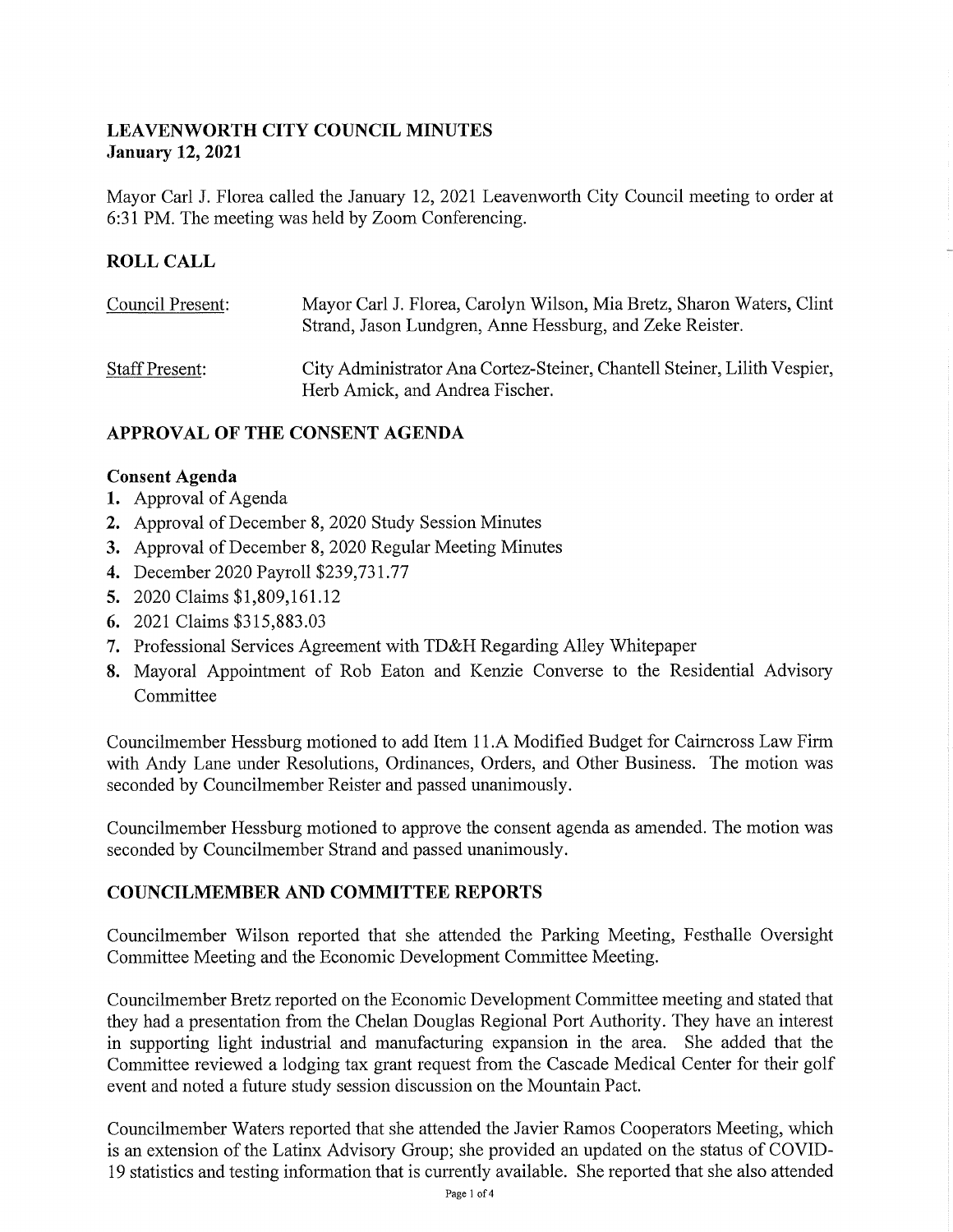the County Planning Commission Meeting, Cascade Medical Foundation Meeting, Autumn Leaf Festival Association Meeting, and the Chelan-Douglas Health District Meeting. She stated that a suicide training will be taking place to begin phase one of suicide prevention training for a few staff at Cascade Medical Center and Cascade School District so they could be qualified to lead other training of various groups (students, staff and community members) around our area.

Councilmember Strand reported that the Washington State hospitals compact means that if there is room in a hospital, they will take overflow from another hospital so there is room for everyone. Washington State is the only state that has this kind of agreement among its hospitals. He received his COVID vaccine and reports muscle soreness at the injection site as the only side effect he has experienced.

Councilmember Lundgren reported that he attended the Parks and Public Works Committee meetings. Public Works discussed security issues at the Public Works facility. There has been a vehicle stolen, some equipment stolen and a couple of break-ins. They will be looking at bringing in some professional security. The Committee reviewed Public Works Project Updates and noted that the Water Treatment Plant bids will occur next week. He added that the Council will be receiving some change orders for the South Interceptor in preparation of the completion of that project.

Councilmember Hessburg reported that she attended the Residential Advisory Committee (RAC) meeting; the Committee continued to discuss membership and how to continue to increase diversity and representation on the RAC. It was noted that two new appointments for former Mayor Rob Eaton and Kenzie Converse have been appointed to the RAC with this evening's approval of the consent agenda. The group discussed the Osborn property and the Phase II Environmental Assessment Study, which came back clean; the City will now continue to move forward with purchasing the property. The Request for Proposal (RFP) for a Consultant to conduct the visioning process and community engagement is actively underway. She stated that the forum held for the students to vision what they would like to see for the Osborn property, that was run by the City of Leavenworth went well. The Committee discussed the downtown street closure and coordination with downtown businesses during inclement weather. She then reported on the Parking Advisory Committee Meeting stating that they are working on finalizing the new code section and map to bring to the Council for review. The Committee continues to work on the policy for parking enforcement and will be looking at areas such as loading zones, signage, and Highway 2 access. She announced that Parking Enforcement Officer Mr. Aaron Stark has accepted a new position and the City will have temporary employee Christie Voos taking over in the interim.

Councilmember Reister reported that he attended the Osborn student forum, and found it interesting to see this project from the youth perspective. He was not able to attend the Festhalle oversight committee meeting this month.

### **MAYOR/ADMINISTRATION REPORTS**

Mayor Carl Florea stated he is hoping to see a transition to more normalcy soon, although the pandemic will still be around for a while longer. He continues to work on keeping everything going in a safe manner downtown and that the Winter Special Use Permits will keep going until Phase 2.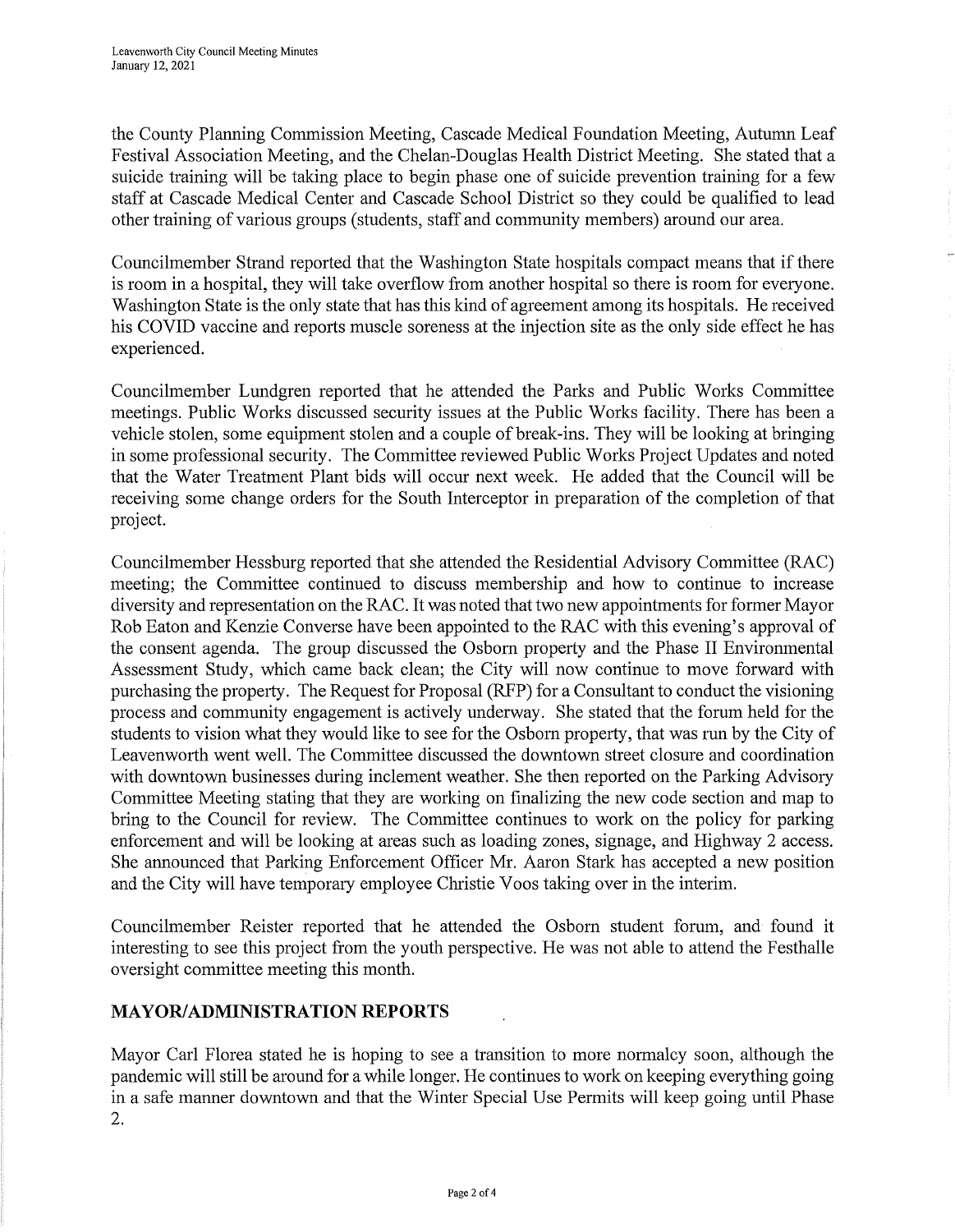City Administrator Ana Cortez-Steiner, in regard to parking enforcement, she reported that enforcement will occur if you are in clear violation of the law. She stated that the Festhalle Oversight Committee discussed two business model ideas to create more revenue for the Festhalle. The first idea was a kitchen incubator that wasn't well received by the Committee. The second idea was to get a 3<sup>rd</sup> party to manage the Festhalle during the slow months; unfortunately, this was not well received either. The Committee will continue looking at other business model ideas to try to bring in more revenue.

Finance Director / City Clerk Chantell Steiner reported that it is a new year, with a new budget; the 2020 year will close on January  $21^{st}$ . She reported that she filled the part time office assistant position and Beverly Ward will begin on January 19, 2021. She noted that she is still looking to fill the Deputy Clerk position.

Development Services Manager Lilith Vespier reported that Nichole Perry would be coming on board as the new Assistant Planner starting on January 19, 2021. Ms. Peny is a brand-new planner right out of college. She will need some training, but should be a great fit.

Public Works Director Herb Amick reported that his crew continues to work on plowing from the recent storm event.

### **COMMENTS FROM THE PUBLIC ON ITEMS NOT ON THE AGENDA**

Mr. Duane Goehner wanted to let the Council know that he appreciated the dialog during the study session and has talked with Ms. Vespier more this afternoon trying to understand about the storm water issue. He is still looking forward to having the basis of fact that the storm water was approved. Ultimately, the issue we have in the community is that storm water is properly functioning and it is not about occupancy. His biggest concern is property and environmental impacts of the storm water. As a member of the Residential Advisory Committee (RAC), snow berms were brought up, and they were thinking maybe Public Works could look at some tools to help them with the snow removal. Mr. Goehner also wanted to discuss with Andy his level of involvement with the Riverstone Ranch appeal. Should the friends of Leavenworth get their own legal council or should they offer the City some resources to help with the cause?

#### **9. Presentation: Cascade School District Technology/Safety Levey Update**

Dwight Remick from the Cascade School District gave a presentation on two levies that are coming up for renewal on the ballot this February. These levies are replacing current levies that will expire at the end of 2021. The school board has adopted resolutions for a 4-year levy for both an Educational and Programs Operations (EP&O) levy and a technology/safety levy. He stated that the overall cost of the levies will be lower than they were previously.

Councilmember Hessburg questioned what kind of outreach is the District doing? Mr. Remick said that the School District has a group doing outreach and they are trying to get onto every agenda for every meeting they can think of to talk about the levy.

### **RESOLUTIONS, ORDINANCES, ORDERS AND OTHER BUSINESS**

#### **10. Action: Motion to Elect Mayor Pro Tempore**